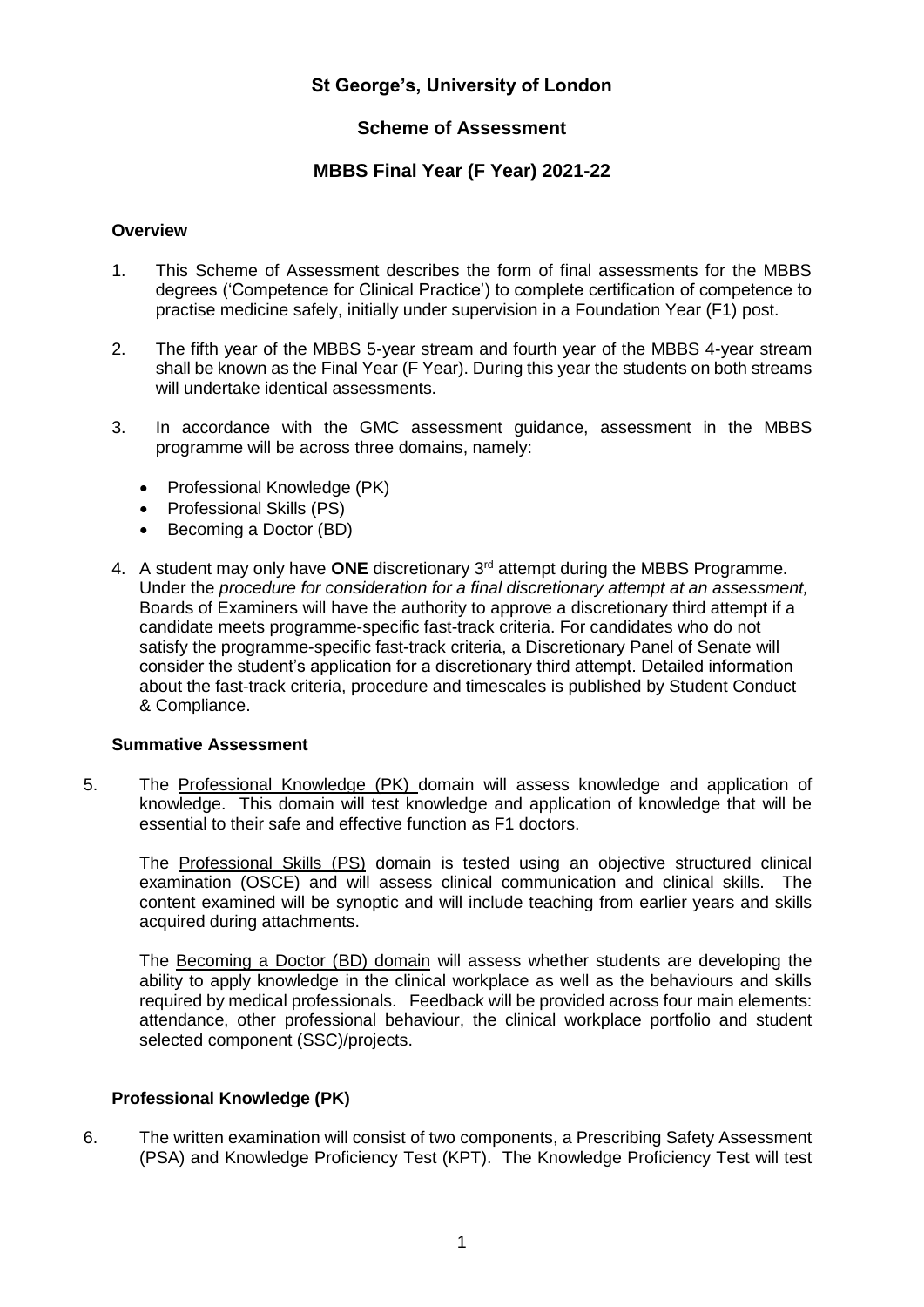the application of knowledge required for F1. The Prescribing Safety Assessment will test prescribing skills required for F1.

- 7. The Prescribing Safety Assessment will normally consist of SBAs, SAQs or other response items. Candidates will have access to the British National Formulary.
- 8. The Knowledge Proficiency Test will normally consist of SBAs, SAQs or other response items.
- 9. The length and format of the Knowledge Proficiency Test will be announced in advance of the assessment by the Year/Domain Lead. In addition, the Year/Domain Lead will provide information in terms of computer-marked versus free-text question styles.
- 10. The length and format of the Prescribing Safety Assessment will be announced by the British Pharmacological Society and MSC Assessment in advance.

#### **Written Examinations Marking Arrangements and Standard Setting**

- 11. The pass standard for Prescribing Safety Assessment and the Knowledge Proficiency Test will be set separately. Pass standards for the Knowledge Proficiency shall be determined using standard setting (using recognised methods) and the percentage value shall be rounded to one decimal place. This will normally be determined by the Angoff method (see paragraph 11). Pass standards for the Prescribing Safety Assessment shall be determined by the British Pharmacological Society and MSC Assessment.
- 12. In regard to the standard setting method referred to in the above paragraph, it may not be statistically reliable to choose the method listed, given the variables (e.g. cohort size) of the particular assessment in question. In these cases, an alternative recognised method would be selected to suit the variables of the assessment.
- 13. Marks for candidates shall be rounded to one decimal place when being compared with the pass mark for both components (e.g. 51.15 will be rounded up to 51.2 and 51.14 will be rounded down to 51.1).

### **Written Examinations Progression Requirements**

- 14. Candidates will be required to achieve a grade of Acceptable in both the Prescribing Safety Assessment **and** Knowledge Proficiency Test, in order to pass the written examinations element.
- 15. Candidates will be graded one of the following categories for the written examinations:
	- **A (Acceptable):** the numerical passmark or above for the Prescribing Safety Assessment **and** Knowledge Proficiency Test.
	- **U (Unacceptable):** below the numerical passmark for the Prescribing Safety Assessment **and/or** the Knowledge Proficiency Test.
- 16. A candidate, whose grade in the written examinations is **Acceptable** shall have passed the Final Year and may graduate from the MBBS course provided they also meet the requirements of paragraphs 31-33 and 45-49.
- 17. A candidate, whose grade in the written examinations is **Unacceptable** will be required to forego the student arranged formative Final Year Elective (see paragraph 51) and enter the resit written examinations in the F Year resit assessment period or may choose to repeat the Final Year and sit all domains of assessment (see paragraph 61).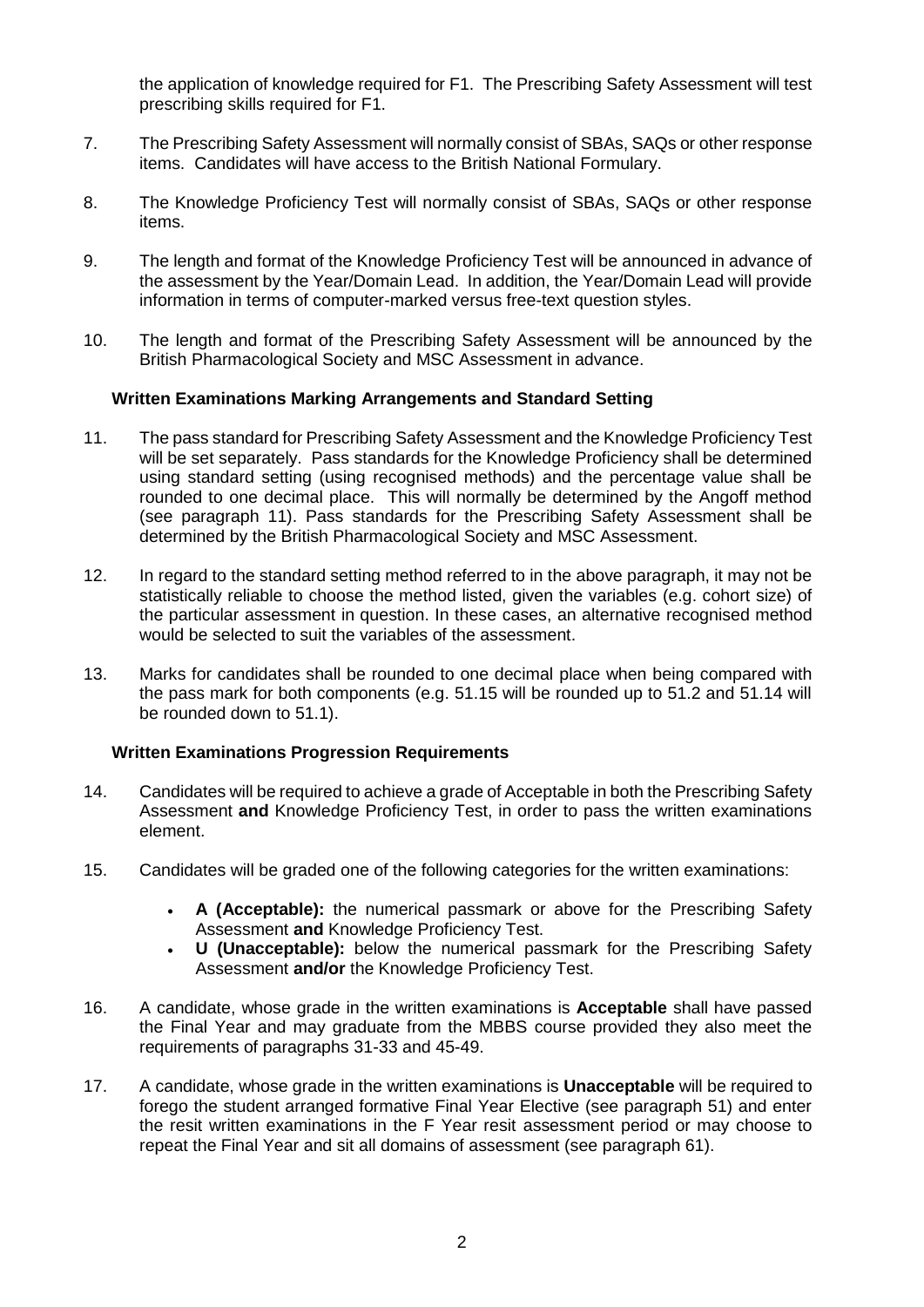#### **Written Examination Resit**

- 18. The written examinations resit will normally take place at the end of the Final Year.
- 19. Candidates will be required to re-sit only the examinations failed (Prescribing Safety Assessment **and/or** the Knowledge Proficiency Test).
- 20. A candidate, whose grade in the written resit examination is **Acceptable** shall have passed the Final Year and may graduate from the MBBS course, provided that they also meet the requirements of paragraphs 31-33 & 45-49.
- 21. A candidate, whose grade in the written resit examination is **Unacceptable** is deemed to have failed the domain and therefore the programme. Such students may be eligible for a 3rd discretionary attempt, in accordance with the *procedure for consideration for a final discretionary attempt at an assessment* (see paragraph 4).
- 22. Candidates granted a final  $3<sup>rd</sup>$  attempt would be required to repeat the Final Year and sit all domains of assessment, regardless of whether they have passed the domain in a previous academic year (see paragraph 60).

## **Professional Skills (PS) (OSCE)**

- 23. The OSCE will normally be no less than 12 stations and no less than 150 minutes in testing time.
- 24. The length and number of stations will be announced in advance of the assessment by the Year/Domain Lead.

### **OSCE marking arrangements and standard setting**

- 25. The pass mark for the OSCE shall be determined using standard setting (using recognised methods). The pass standard will normally be determined by the borderline regression method (see paragraph 26).
- 26. In regard to the standard setting method referred to in the above paragraph, it may not be statistically reliable to choose the method listed, given the variables (eg cohort size) of the particular assessment in question. In these cases, an alternative recognised method would be selected to suit the variables of the assessment.
- 27. The resulting pass mark for each station (out of 100) will be rounded to one decimal place. These marks will be added together and converted to a percentage to give the overall numerical passmark for the OSCE, which is calculated to one decimal place.
- 28. Candidates will be given a mark out of 100 for each station, calculated to one decimal place. These marks will be added together and converted to a percentage to give the overall numerical mark for the OSCE, which is calculated to one decimal place.
- 29. In order to attain the pass standard, candidates are required to achieve the numerical pass mark for the examination **and** pass 65% of stations (rounded to the nearest whole number). For a 15 station OSCE, students must pass at least 10 (rounded up from 9.75) stations. If it were a 10 station OSCE, students must pass at least 7 (rounded up from 6.5) stations.
- 30. Candidates who demonstrate dangerous, inappropriate or unsafe practice(s) will have their performance considered by the Board of Examiners, regardless of whether the candidate has achieved the pass standard for the examination. The Board of Examiners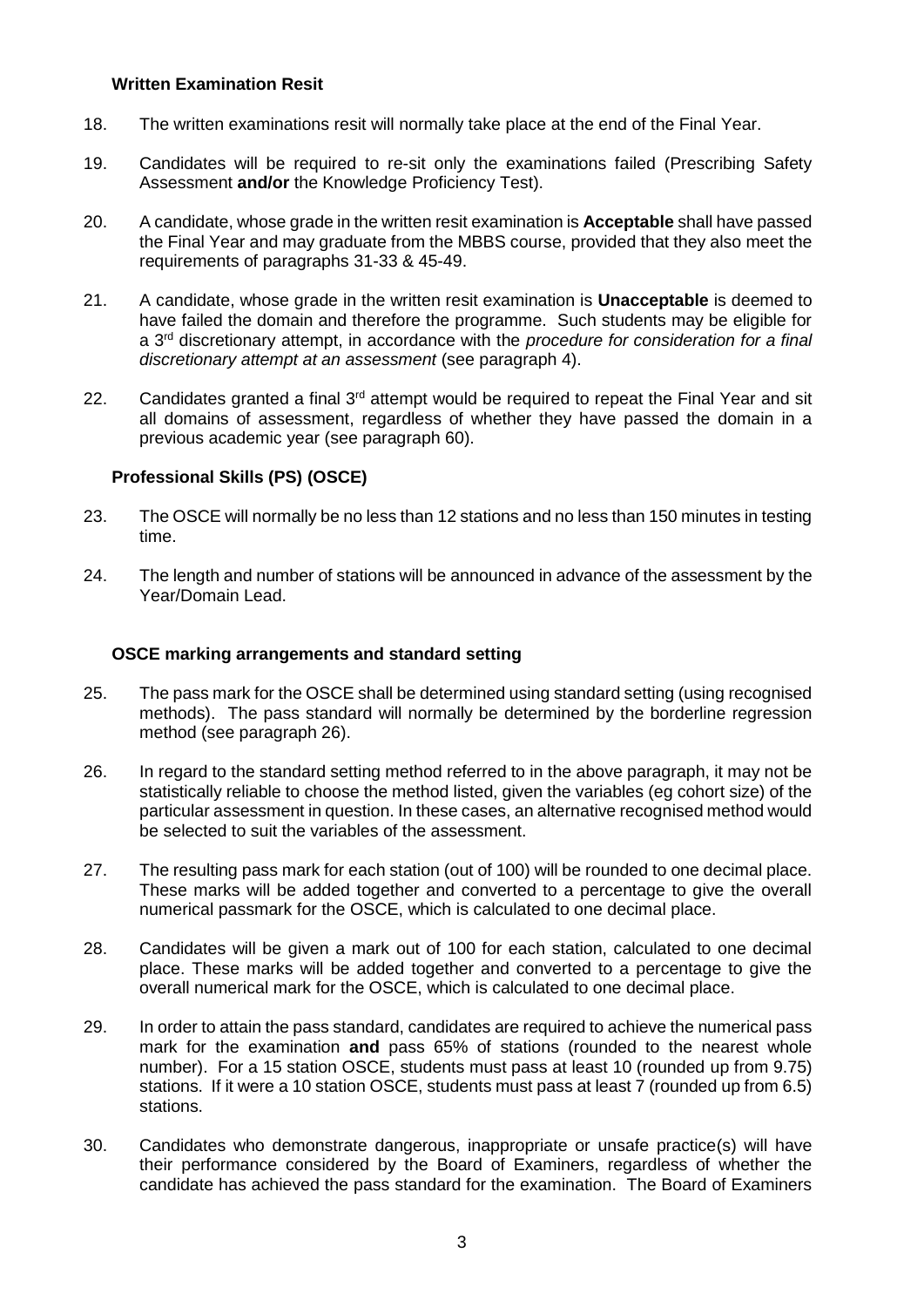will decide whether or not a candidate in this situation will pass the Professional Skills (PS) domain.

## **OSCE Progression Requirements**

- 31. Candidates *at the end of the OSCE* will be graded one of the following categories:
	- **A (Acceptable):** the numerical passmark or above **and** pass 65% or more of stations
	- **U (Unacceptable):** below the numerical passmark **and/or** pass less than 65% of stations
- 32. A candidate, whose grade in the OSCE is **Acceptable** shall have passed the Final Year and may graduate from the MBBS course provided they also meet the requirements of paragraphs 14-17 and 44-47.
- 33. A candidate, whose grade in the OSCE is **Unacceptable** will be required to forego their student arranged formative Final Year Elective (see paragraph 51) and enter the OSCE Resit Examination in the F Year resit testing period or may choose to repeat the Final Year and sit all domains of assessment.

## **OSCE Re-sit Examination**

- 34. The OSCE Resit Examination will normally take place at the end of the Final Year.
- 35. A candidate whose grade in the OSCE Re-sit Examination is **Acceptable** shall have passed the Final Year and may graduate from the MBBS course, provided they also meet the requirements of paragraphs 14-17 and 44-47.
- 36. A candidate whose grade at the OSCE Re-sit Examination is **Unacceptable** is deemed to have failed the domain and therefore the programme. Such students may be eligible for a 3 rd discretionary attempt, in accordance with the *procedure for consideration for a final discretionary attempt at an assessment* (see paragraph 4).
- 37. Candidates granted a final 3rd attempt would be required to repeat the Final Year and sit all domains of assessment, regardless of whether they have passed the domain in a previous academic year (see paragraph 63 - 65).

### **Becoming a Doctor (BD)**

- 38. Candidates will be considered across four main elements: attendance, other professional behaviours, the clinical workplace portfolio and the SSCs/projects.
- 39. Individual requirements for each placement and element will be published in advance by the Year/Domain Lead.

### **Becoming a Doctor (BD) Marking Arrangements and Standard Setting**

- 40. The assessments within this domain will be assessed by the relevant Educational Supervisor or a nominated deputy.
- 41. In the Final Year, students will be expected to perform the designated list of practical procedures with patient permission, in a safe, correct manner, and achieve the relevant defined outcome for each procedure.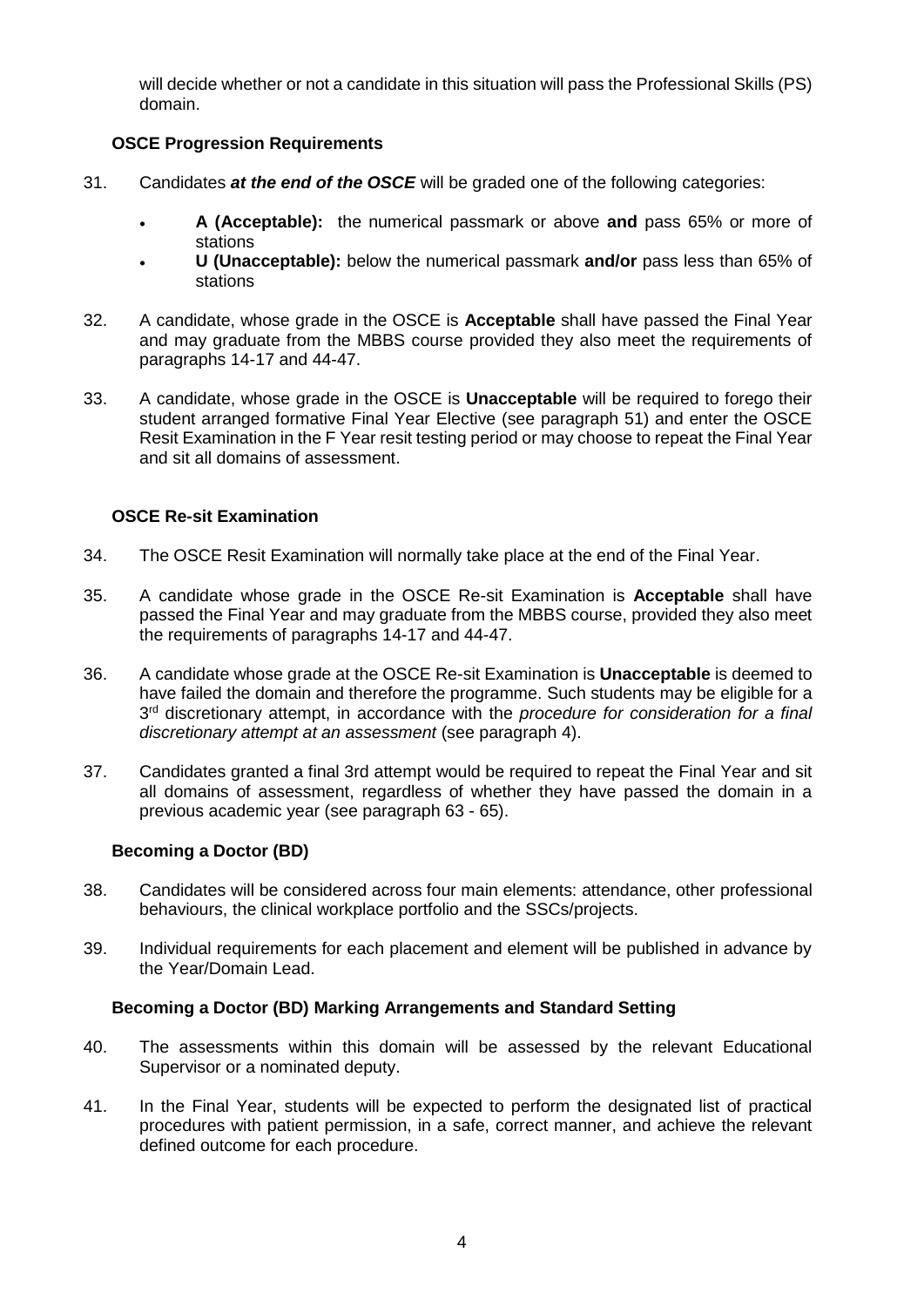- 42. Students will not be able to compensate across the four elements: attendance, other professional behaviour, the clinical workplace portfolio and the SSC/projects.
- 43. The Becoming a Doctor Progress Meeting will meet twice yearly to discuss students displaying poor professional behaviour (including attendance). The Becoming a Doctor Grading Committee will report to the Board of Examiners any unsatisfactory performance within the domain via the allocation of a grade for 'other professional behaviour', and subsequently an overall grade for the domain, for all students. The Becoming a Doctor Grading Committee will automatically consider all students progressing to F Year with an overall grade of Borderline Acceptable from P Year. The Becoming a Doctor Progress Meeting may consider any evidence assimilated from the point of entry to the MBBS programme.

### **Becoming a Doctor (BD) Progression Requirements**

- 44. Candidates will be graded one of the following categories for each of the elements (attendance, other professional behaviour, clinical workplace portfolio and SSC/projects) at the end of the Becoming a Doctor (BD) domain:
	- **A (Acceptable)**
	- **U (Unacceptable)**
- 45. Grades achieved across the year will be assimilated into a matrix across 4 assessed elements (attendance, other professional behaviours, clinical workplace portfolio and SSC/projects).

| <b>Attendance</b>                                                                                                                    | <b>Other</b><br>Professional<br><b>Behaviours</b> | <b>Clinical</b><br>Workplace<br><b>Portfolio</b> | SSC/projects/<br>elective proposal /<br>forme<br>QoP<br>or<br>learning diary<br>(as<br>required)<br>reflective<br>essav<br>(when required) | End of Year Grade<br>for Domain |
|--------------------------------------------------------------------------------------------------------------------------------------|---------------------------------------------------|--------------------------------------------------|--------------------------------------------------------------------------------------------------------------------------------------------|---------------------------------|
| A, U                                                                                                                                 | A, U                                              | A, U                                             | E, A, U                                                                                                                                    | ← Available Grades              |
| A                                                                                                                                    | A                                                 | A                                                | Е                                                                                                                                          | Acceptable                      |
| A                                                                                                                                    | A                                                 | A                                                | A                                                                                                                                          | Acceptable                      |
| Any <b>Unacceptable</b> grade for any element (in any combination) will<br>result in an Overall End of Year BD Grade of Unacceptable | Unacceptable                                      |                                                  |                                                                                                                                            |                                 |

- 46. A candidate, whose grade in the Becoming a Doctor (BD) domain is **Acceptable** upon completion of the rotational clinical attachments shall have passed the Final Year and may graduate from the MBBS course provided that they also meet the requirements of paragraphs 14-17 and 31-33.
	- 47. A candidate, whose grade in the Becoming a Doctor (BD) domain is **Unacceptable** upon completion of the assessment for this domain will be required to defer the first sitting of the written examinations and OSCE and will forego the student arranged formative Final Year Elective. An Unacceptable grade in this domain at first attempt constitutes an assessment attempt for all domains. Candidates will be given the option to enter the re-sit period or may choose to repeat the Final Year, either of which constitutes a second attempt at F year assessment for all domains.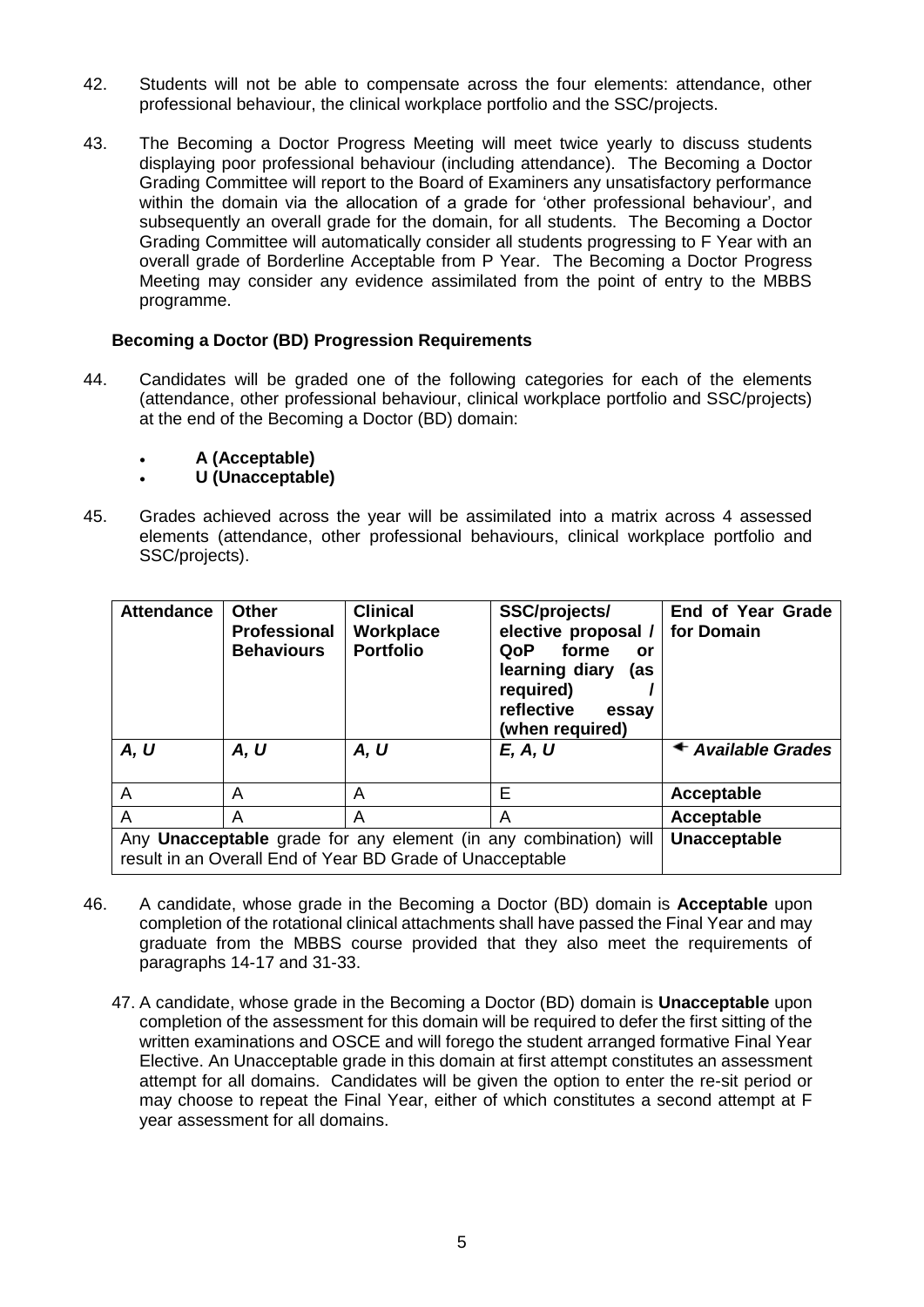Where there is insufficient time to repeat attachments during the Final Year Elective period, students will be required to repeat the Final Year and sit all domains of assessment as a second attempt.

### **Becoming a Doctor (BD) Re-sit Assessment**

- 48. The requirements for the re-sit period (e.g. clinical attachment, attendance) will be determined on a case by case basis, by the Academic Year Lead and the Becoming a Doctor (BD) Domain Lead or their nominee(s).
- 49. A candidate, whose grade in the Becoming a Doctor (BD) domain resit assessment is **Acceptable** shall have passed the Final Year and may graduate from the MBBS course, provided they also meet the requirements of paragraphs 14-17 and 44-47.
- 50. A candidate, whose grade at the Becoming a Doctor (BD) domain is **Unacceptable** is deemed to have failed the domain and therefore the programme. Such students may be eligible for a 3rd discretionary attempt, in accordance with the *procedure for consideration for a final discretionary attempt at an assessment* (see paragraph 4).
- 51. Candidates granted a final 3rd attempt would be required to repeat the Final Year and sit all domains of assessment, regardless of whether they have passed the domain in a previous academic year (see paragraph 63 - 65).

#### **Final Year Elective**

*52. The Final Year elective will be a formative, compulsory assessment. Assessment for the Final Year Elective will comprise the following:*

*-a summative elective proposal, which must be signed off as approved before entry to final assessment. The final dates of approval will be at different allocated times for students who are doing a longitudinal elective.*

- *-submission of a QOP form (by the elective supervisor, for electives with a supervisor) OR a Learning Diary (for electives without a supervisor) at the end of the elective*
- *- a Reflective essay is also required to be submitted for longitudinal electives*
- see below for requirements for both longitudinal and non-longitudinal electives

| <b>Non-longitudinal electives</b> | <b>Longitudinal electives</b> |  |
|-----------------------------------|-------------------------------|--|
| Proposal form                     | Proposal form                 |  |
| QoP form (if supervised) OR       | QoP form                      |  |
| Learning diary (if unsupervised)  | Learning diary                |  |
|                                   | Reflective essay              |  |

#### **Transition from a previous Scheme of Assessment**

53. Students who first registered for the MBBS before October 2007 (for the 5-year stream) and September 2008 (for the 4-year stream) but who took an Interruption of Study or an Intercalated BSc will be required to resume their studies by joining the new MBBS Programme, including its assessment and progression regulations.

#### **Merits and Distinctions**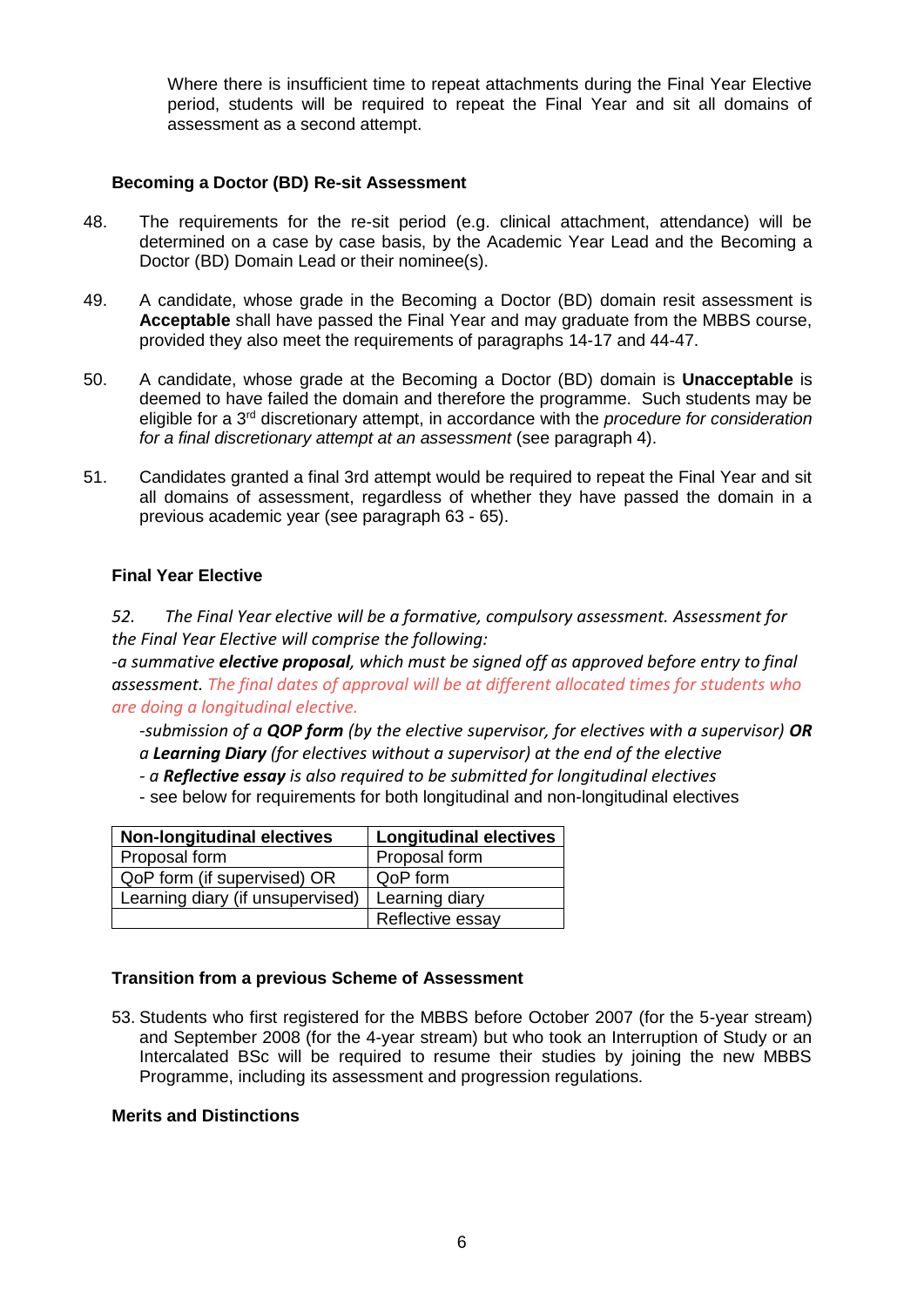- 54. Candidates who *pass* all domains (and the Final Year Elective) in F Year and are awarded the MBBS degree will be eligible to be considered for the award of a St George's Mark of Merit or a University Distinction, in the following four disciplines:
	- Medical Sciences (on the basis of performance in the Clinical Science years)
	- Clinical Science (on the basis of performance in the Transition Year)
	- Clinical Specialties (on the basis of performance in the Penultimate Year)
	- Clinical Practice (on the basis of performance in the Final Year)

A candidate awarded a Distinction in a discipline cannot also be awarded a Merit in that discipline. Merits and Distinctions are only awarded to those completing the degree.

55. For the sole purpose of calculating Merits and Distinctions, a final mark for the Final Year shall be determined, using the weightings specified in the table below:

|              | <b>F</b> Year       |
|--------------|---------------------|
|              | (Clinical Practice) |
|              | 25                  |
| <b>PSA</b>   | 25                  |
| <b>OSCE</b>  | 50                  |
| <b>TOTAL</b> | 100                 |

- 56. A Distinction in Clinical Practice will be awarded to candidates in the top 10%, ie. the 1<sup>st</sup> decile, of the cohort in the Final Year. This will be based on the final weighted percentage mark, rounded to one decimal place (see paragraph 55). Candidates must pass at 1<sup>st</sup> attempt in order to be eligible for a distinction. Candidates must also achieve a grade of Acceptable in the Becoming a Doctor (BD) domain at first attempt.
- 57. A Merit in Clinical Practice will be awarded to candidates in the  $2^{nd}$  decile of the cohort in Final Year. This will be based on the final weighted percentage mark rounded to one decimal place (see paragraph 55.) Candidates must pass at 1<sup>st</sup> attempt in order to be eligible for a merit. Candidates must also achieve a grade of Acceptable in the Becoming a Doctor (BD) domain at first attempt.
- 58. Candidates who defer entry to an examination and sit their first attempt with the resit cohort will be ranked alongside first attempt candidates from the main cohort and then awarded a Merit or Distinction according to where they rank with the main cohort (ie 1<sup>st</sup> or  $2^{nd}$  decile). A candidate who defers entry to an examination more than once, will be ranked alongside the most recent main cohort.

### **Repeat of the Final Year**

- 59. A candidate, who has not passed all domains of assessment by the end of an academic year at first attempt, and regardless of any extenuating circumstances, will be required to repeat the Final Year in full the next academic year. The repeat year will be considered a second attempt.
- 60. A candidate, who has not passed all domains of assessment by the end of an academic year, at second attempt, will be required to apply to the Discretionary Panel for a third and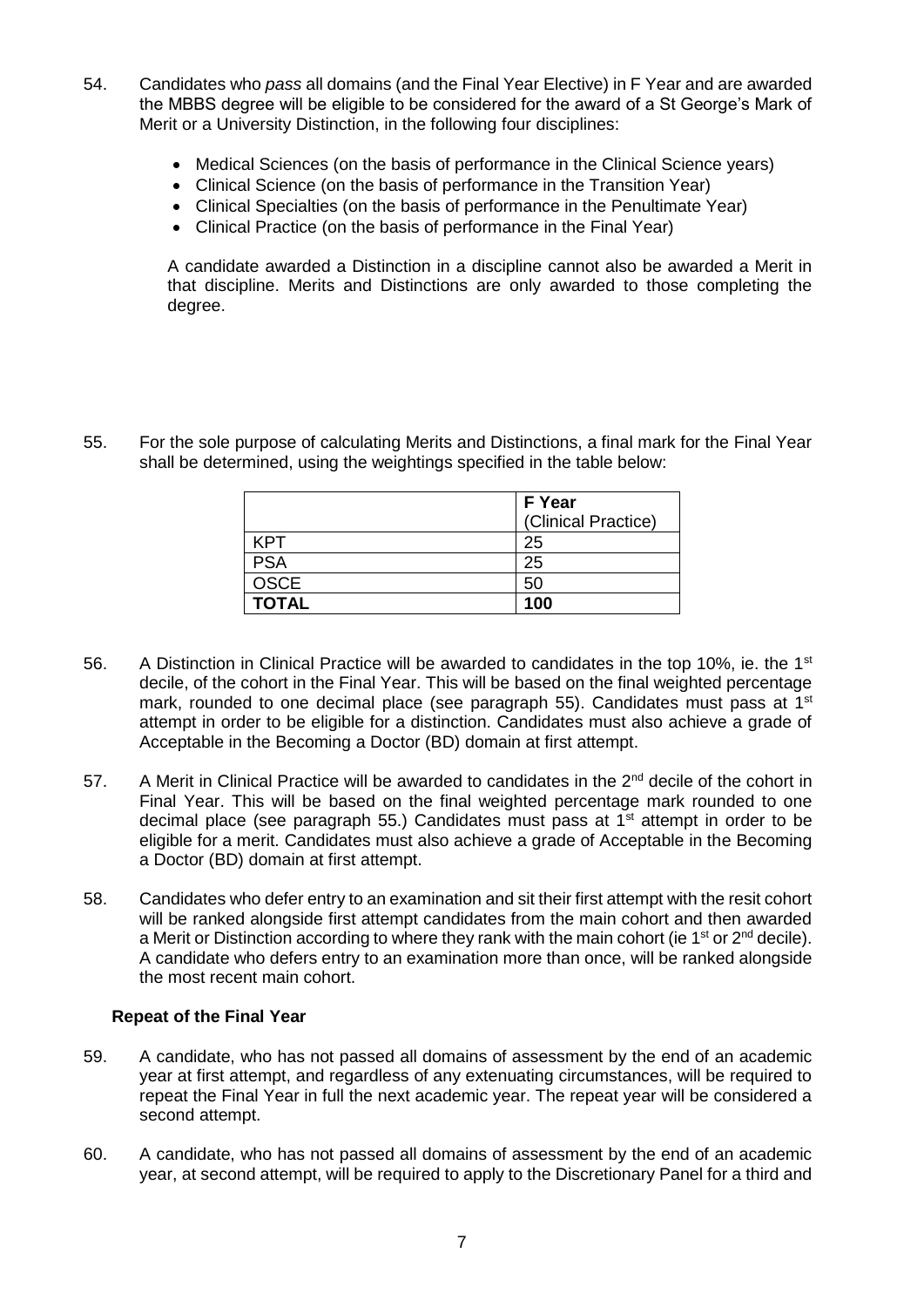final attempt. If the discretionary attempt is granted the candidate will be required to repeat the Final Year in full the next academic year (see paragraph 64). The repeat year will be considered a third attempt.

- 61. A candidate repeating the Final Year will be required to complete all assessment domains and the Final Year Elective, regardless of whether they have passed these in a previous academic year (see paragraph 63).
- 62. When repeating the Final Year, candidates will be required to select a new topic for the SSC FY.

### **Students re-enrolling/re-joining a year of a programme following an approved period of absence OR students who are required/have elected to repeat a year**

- 63. Any candidate re-enrolling/re-joining a year of a programme following an approved absence (e.g. interruption of studies), will be examined in accordance with the scheme of assessment in place in the academic year in which the re-enrolment/re-joining takes place.
- 64. Any candidate required to repeat a year or any candidate who elected to repeat a year, will be examined in accordance with the scheme of assessment in place in the academic year in which the repeat year takes place.
- 65. The Prescribing Skills Assessment (PSA) needs to have been passed within 2 years of graduating to be valid for Foundation School – if the most recent successful PSA attempt is more than 2 years before the date of award, the student will be allowed to graduate (as long as all domains have been passed) but will be required to repeat and pass the PSA again by the end of F1 year.
- 66. Procedural workplace based assessments (DOPs) will have a valid life-span of 2 academic years from the Board of Examiner at which they were ratified (regardless of reason for interruption of studies) to protect against skill fade and changes to clinical practice – students who return from an approved period of absence where their most recent procedural assessments are more than 2 academic years from when they re-join will be required to repeat all mandatory DOPs for the year of study in which they return.
- 67. Any candidate returning from an approved absence (e.g. interruption of studies) part way through an academic year will have their assessment requirements (i.e. the assessments in which they will be formatively and summatively examined) determined on a case-bycase basis by the academic decision of the Interruption of Studies panel. See paragraph 66 regarding workplace based assessments.

### **Board of Examiners**

- 68. There shall be an MBBS Board of Examiners constituted in accordance with the General Regulations for Students and Programmes of Study.
- 69. The Board of Examiners has ultimate responsibility for the standard of the examinations and their fair and proper conduct.
- 70. The Board of Examiners will ratify the award of MBBS to eligible students.

#### **External Examiners**

71. There is a detailed job description for External Examiners, available separately.